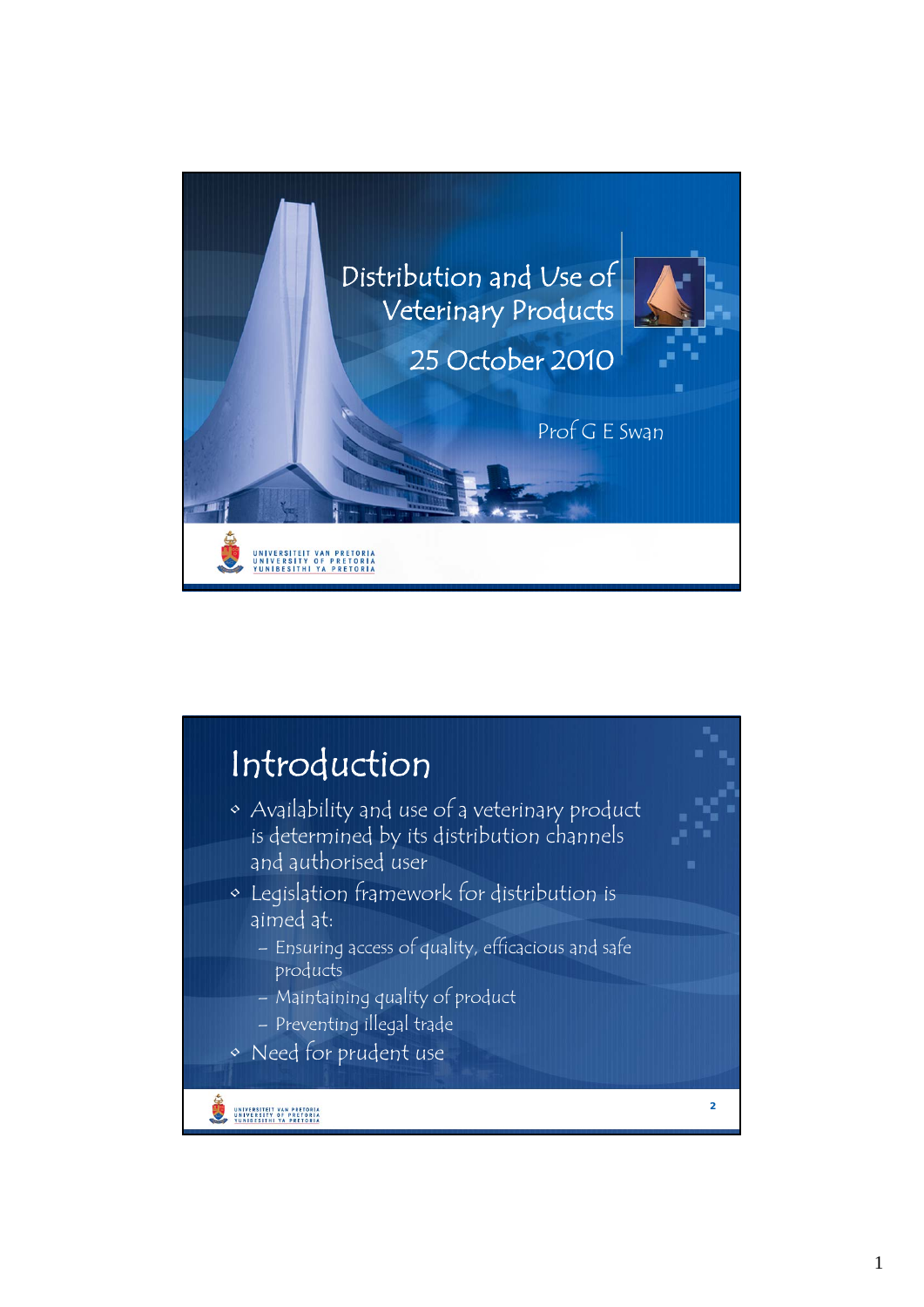

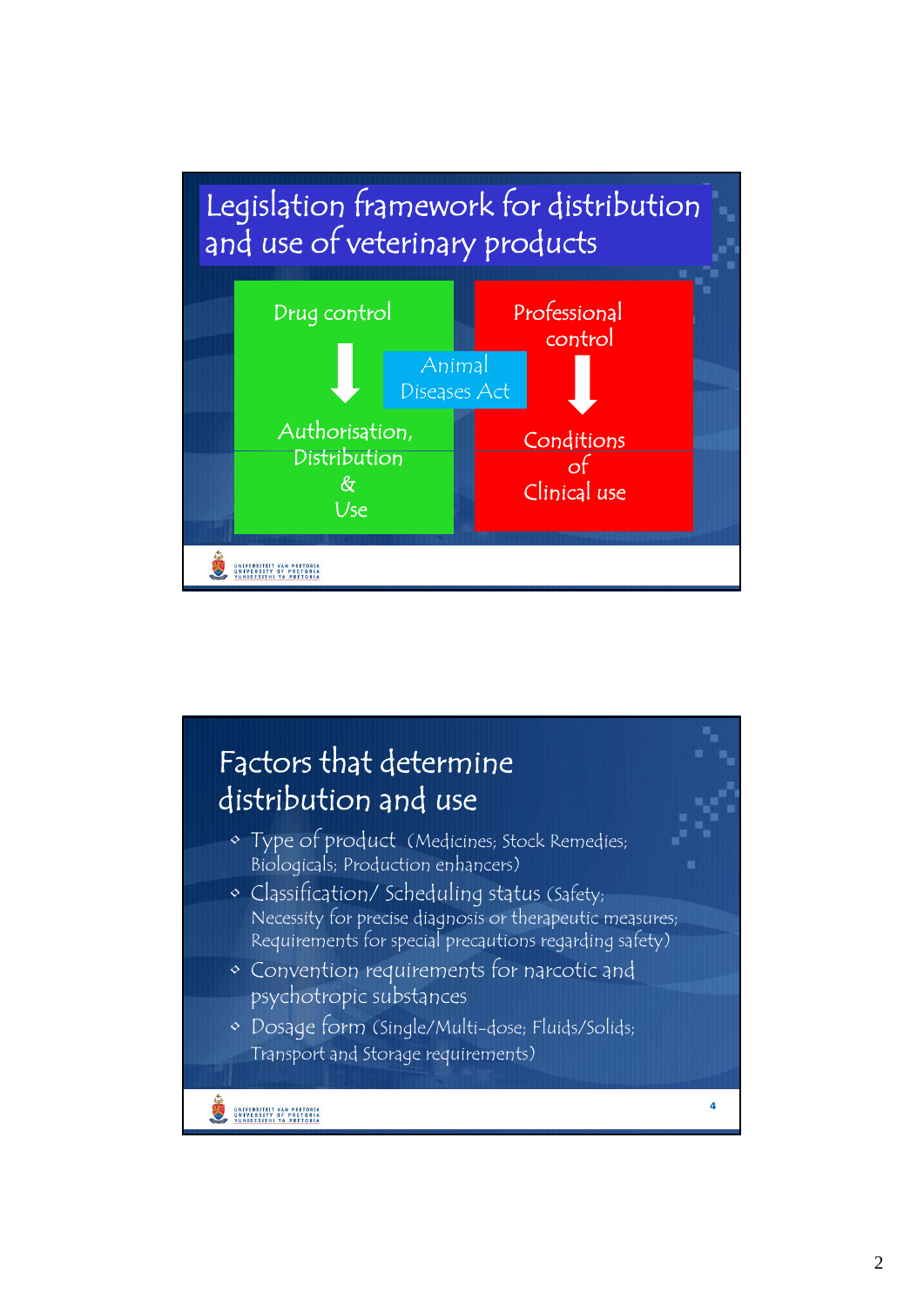|                            | Schedule No.   | Veterinary Medicines in South Africa<br>Group             |
|----------------------------|----------------|-----------------------------------------------------------|
| P<br>O<br>M                |                | OTC                                                       |
|                            | $\overline{2}$ | Pharmacy medicines<br>Pharmacy prescription medicines     |
|                            | 3<br>4         | Frequently repeated medicines<br>Main group medicines     |
|                            | 5              | Dependence producing substances                           |
|                            | 6              | Dependence producing narcotics                            |
|                            | 8              | Undesirable dependence producing<br>Prohibited substances |
| * Available on permit only |                |                                                           |
|                            |                |                                                           |

| Uniform Scheduling of Drugs and Poisons in Australia |                                  |                                                |  |
|------------------------------------------------------|----------------------------------|------------------------------------------------|--|
|                                                      | Schedule No.                     |                                                |  |
|                                                      |                                  | (Defunct)                                      |  |
|                                                      | $\overline{2}$<br>$\overline{z}$ | Pharmacy Medicine<br>Pharmacist Only Medicines |  |
|                                                      | 4<br>5                           | POM/Animal Prescription Remedy<br>Caution      |  |
|                                                      | 6                                | Poison                                         |  |
|                                                      | 7                                | <b>Dangerous Poison</b>                        |  |
|                                                      | 8<br>C                           | Controlled Drug<br>Prohibited substances       |  |
|                                                      |                                  |                                                |  |
|                                                      |                                  |                                                |  |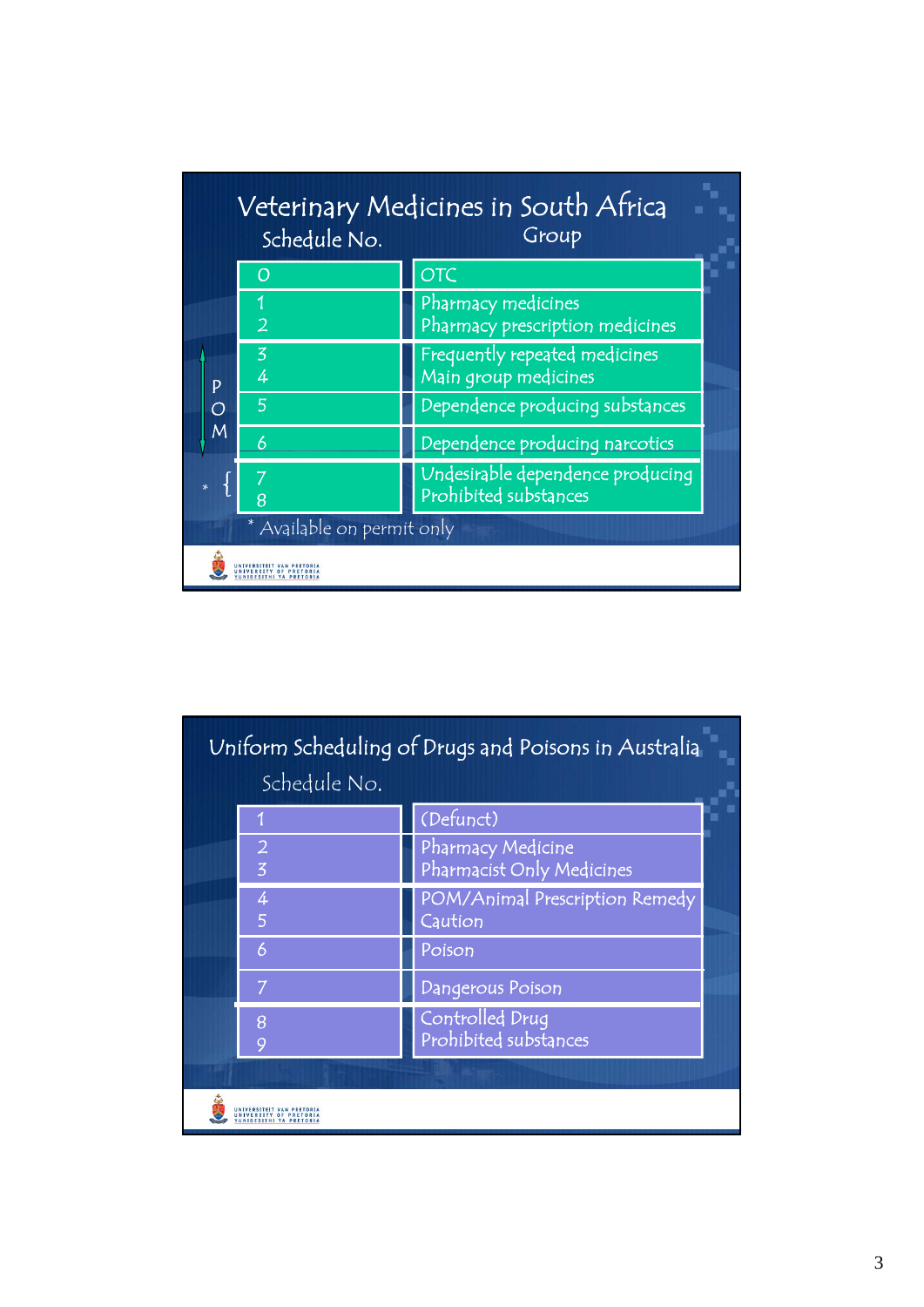

## Definition of sale Means sell by wholesale or retail and includes import, offer, advertise, keep, expose, transmit, consign, convey or deliver for sale or authorise, direct or allow sale or prepare or possess for purpose of sale, and barter or exchange or supply or dispose of to any person whether for a consideration or otherwise; and sell, sale and sold have corresponding meanings."UNIVERSITEIT VAN PRETORIA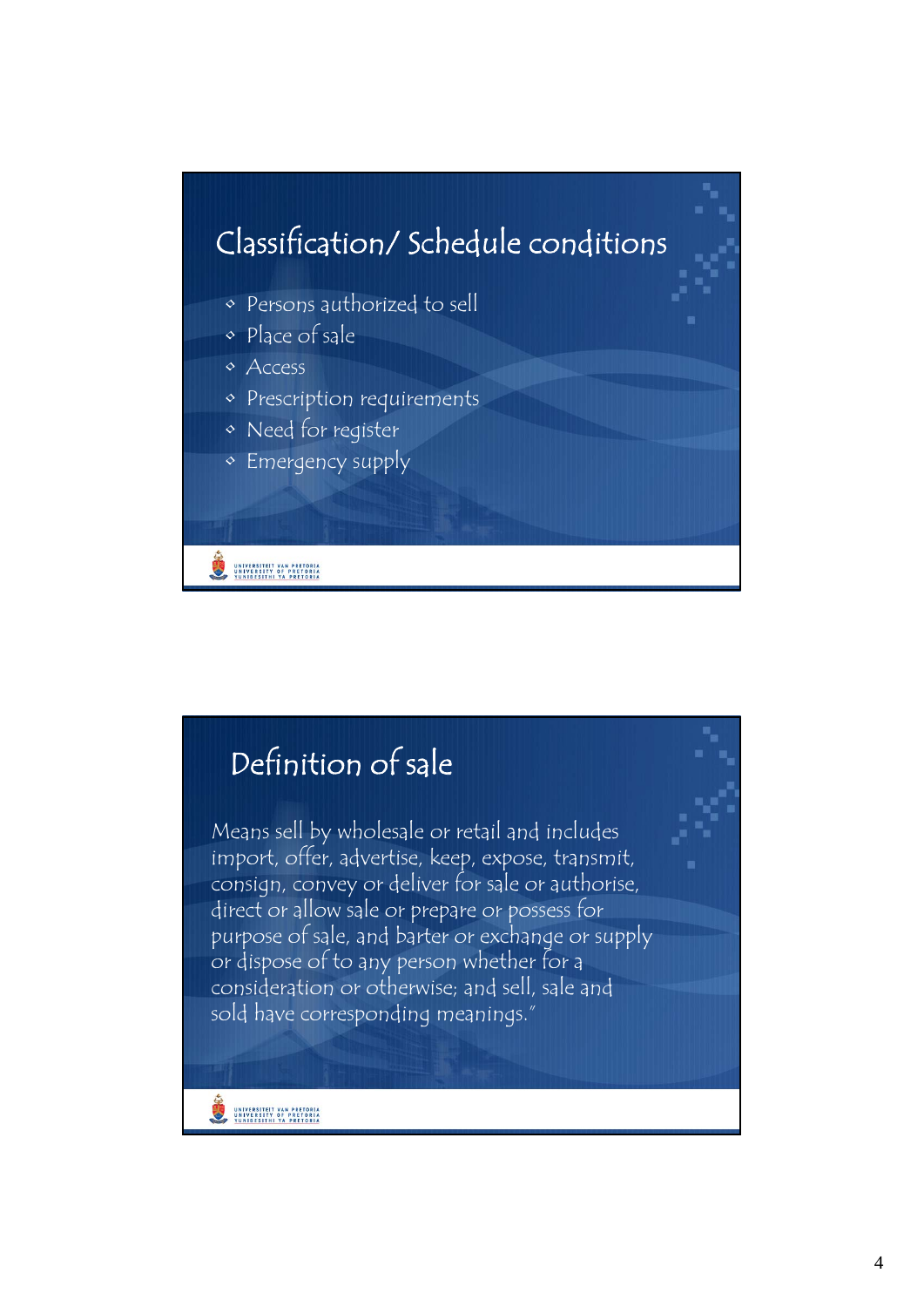

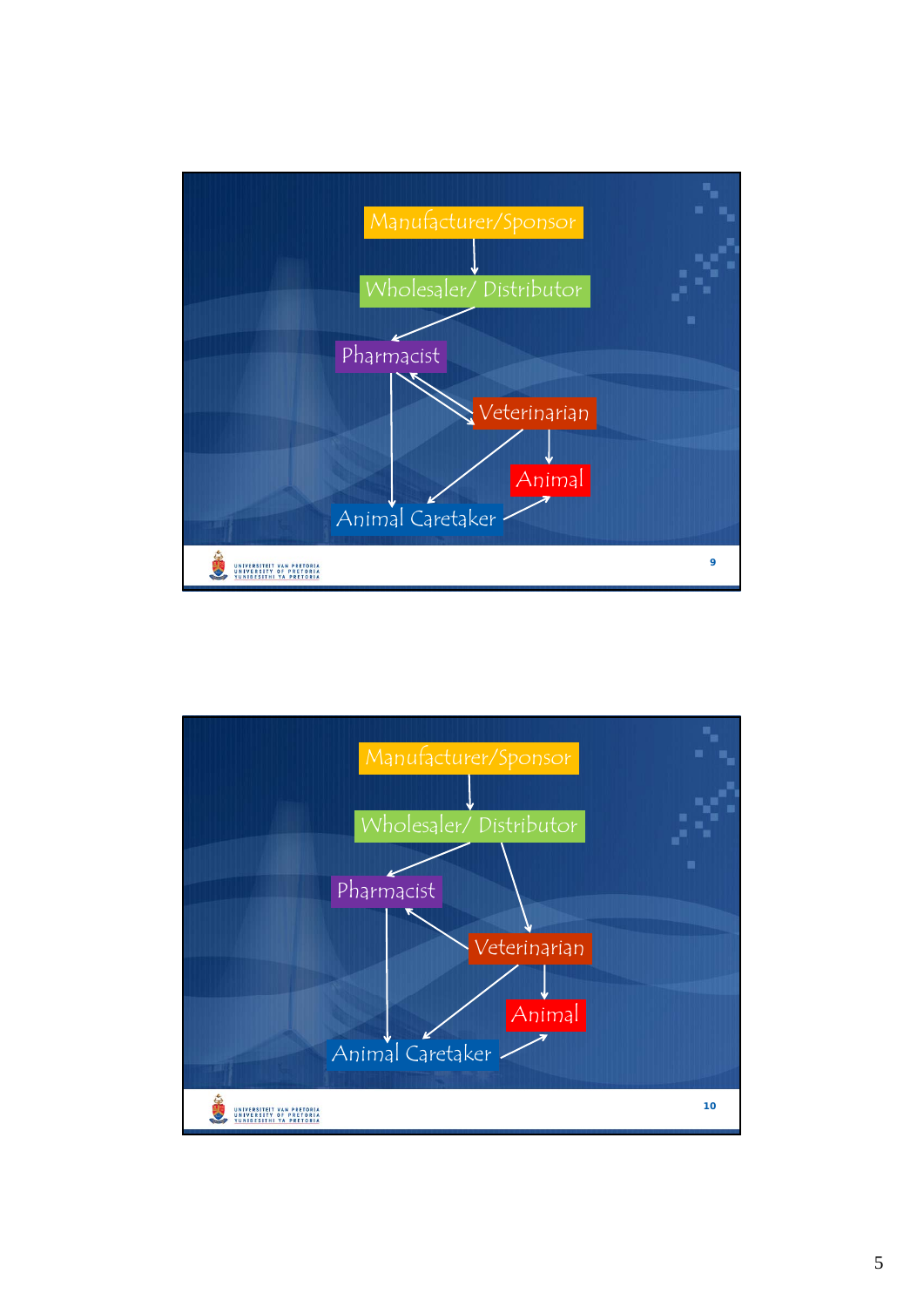

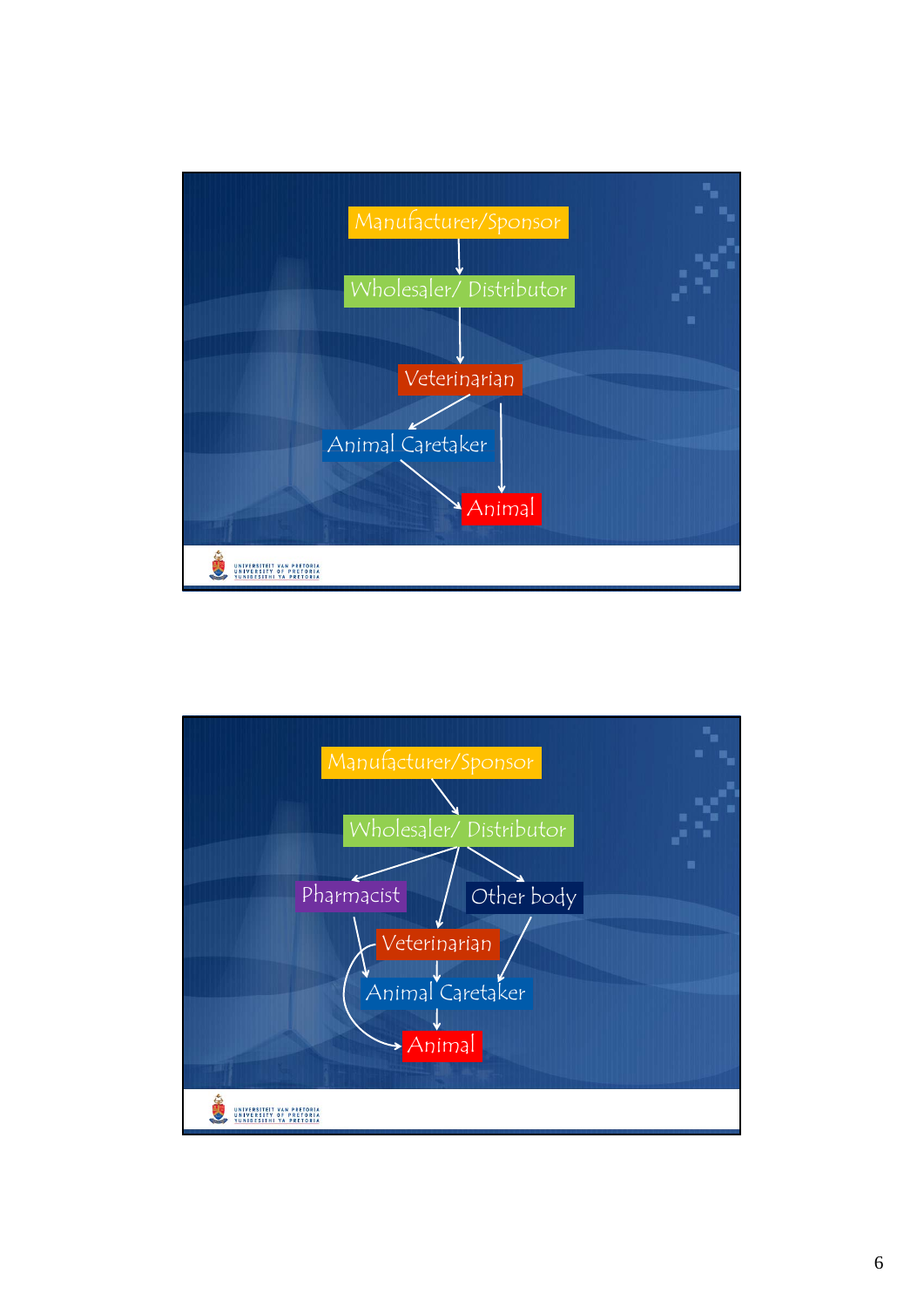

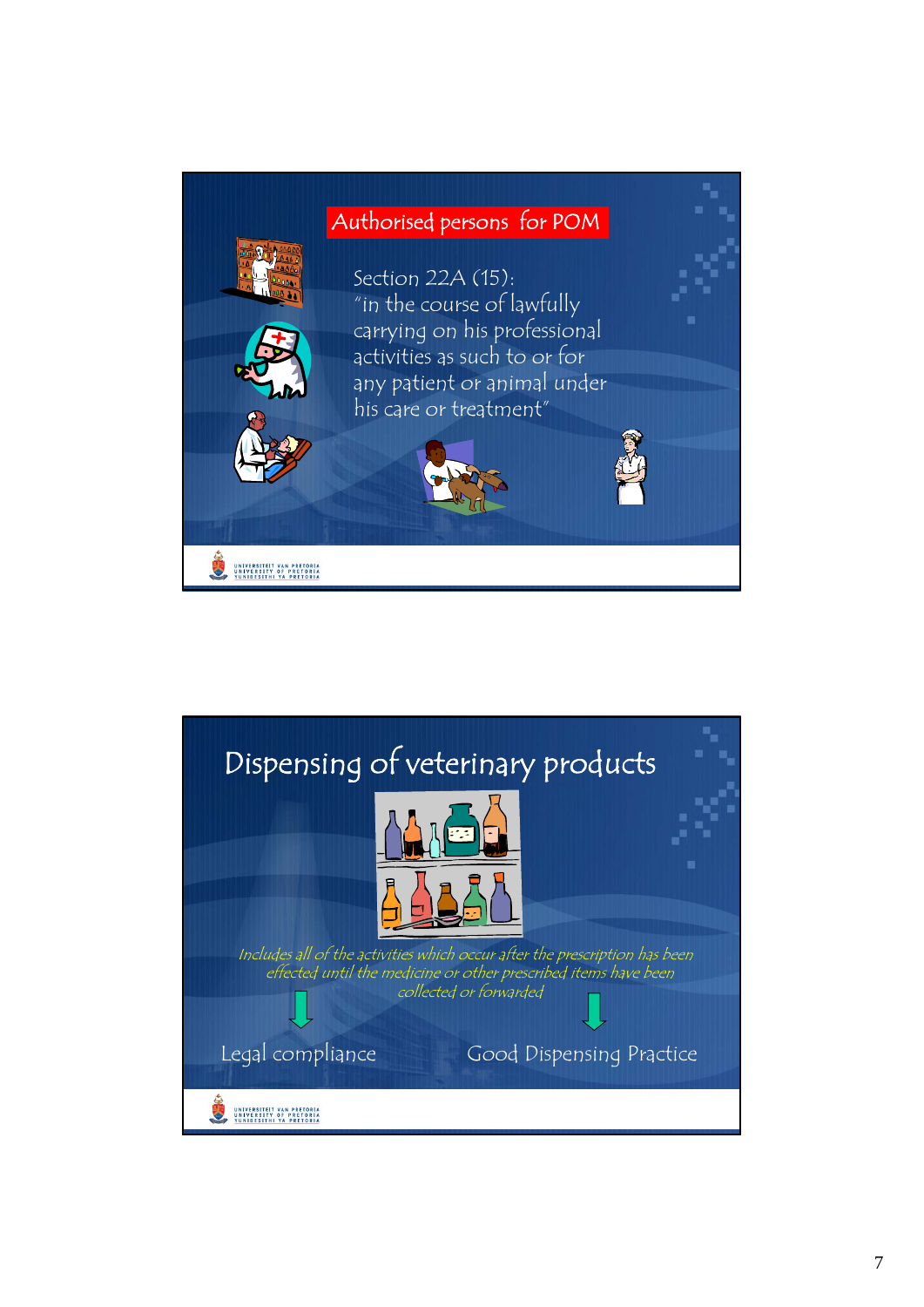

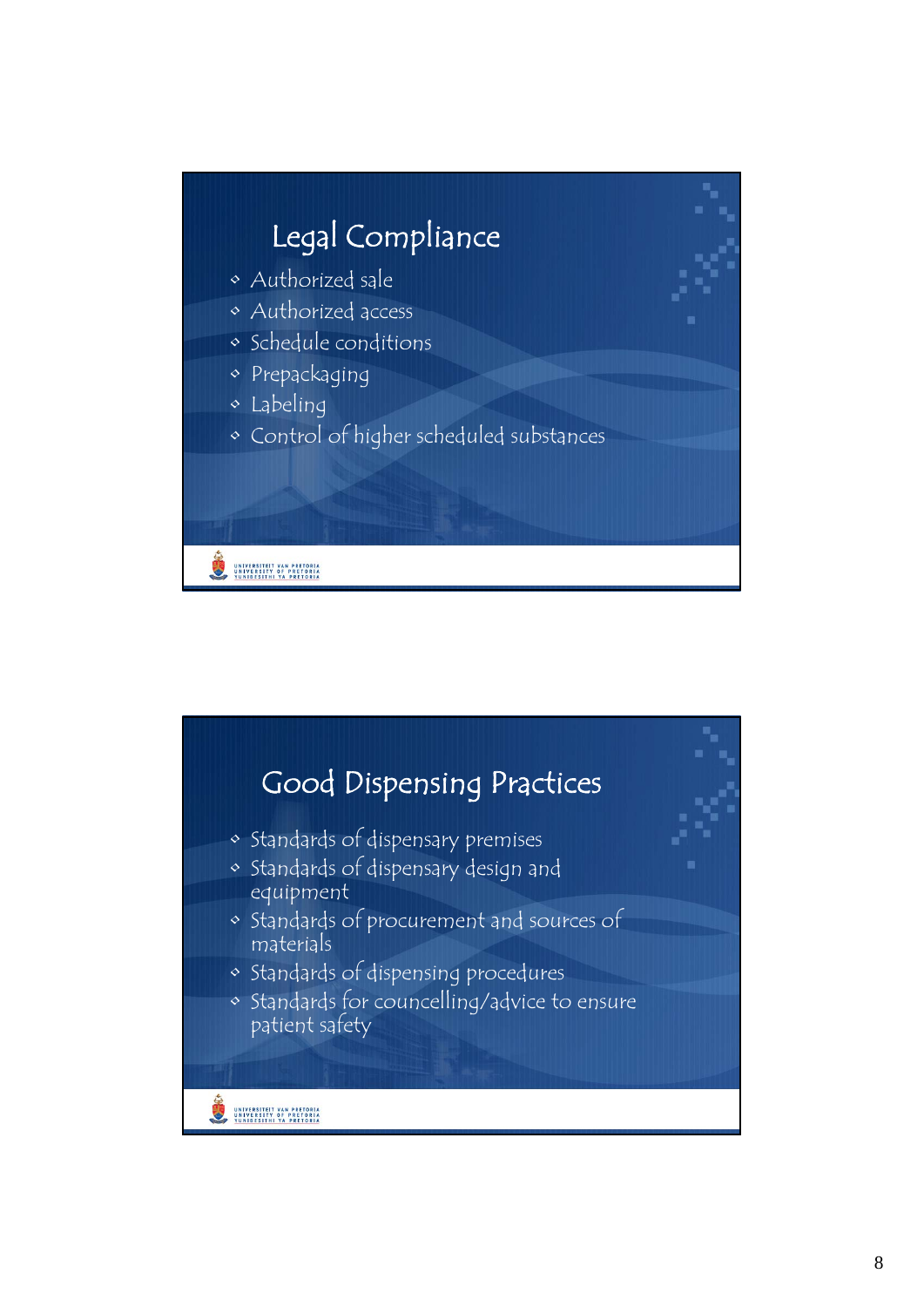

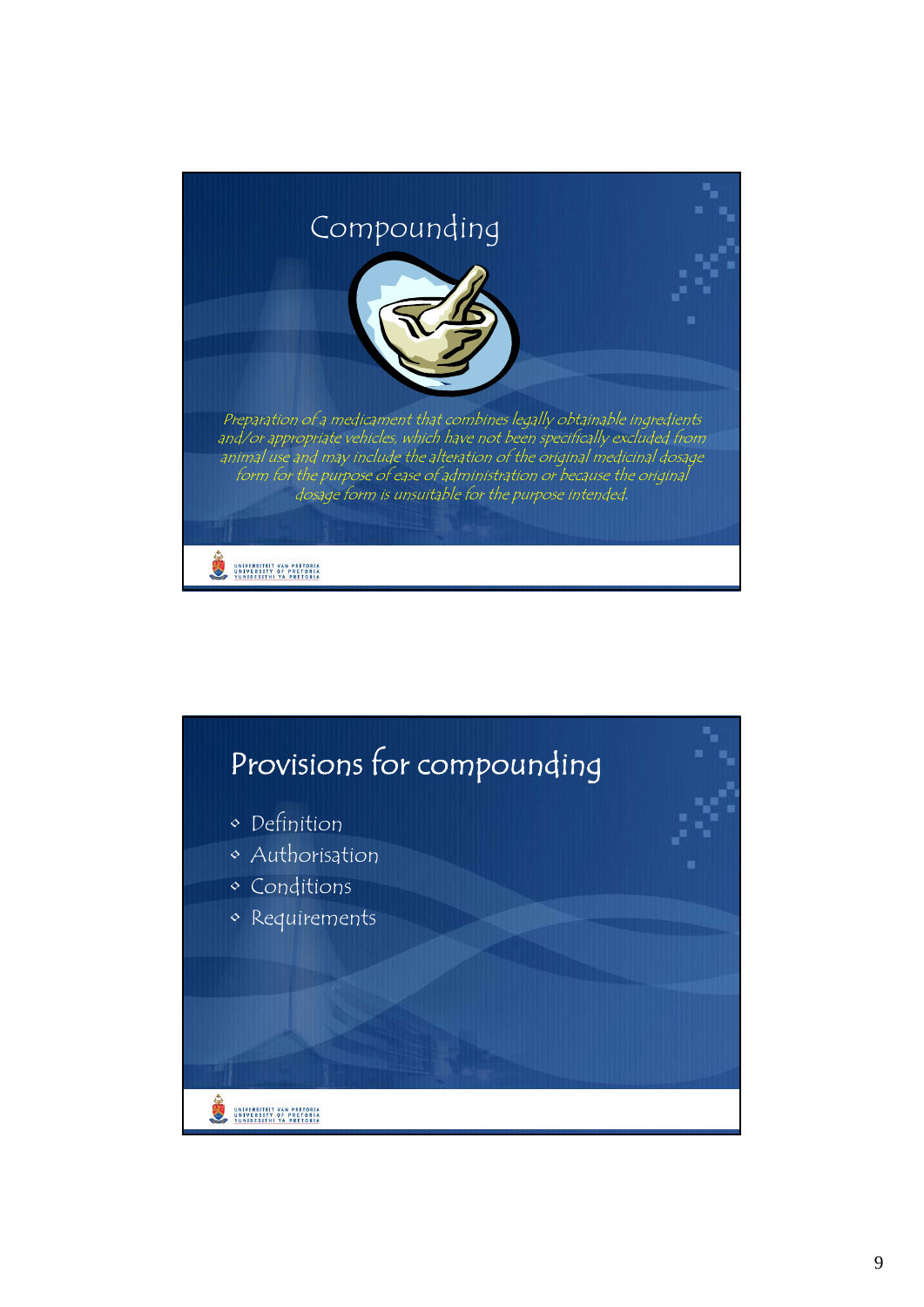

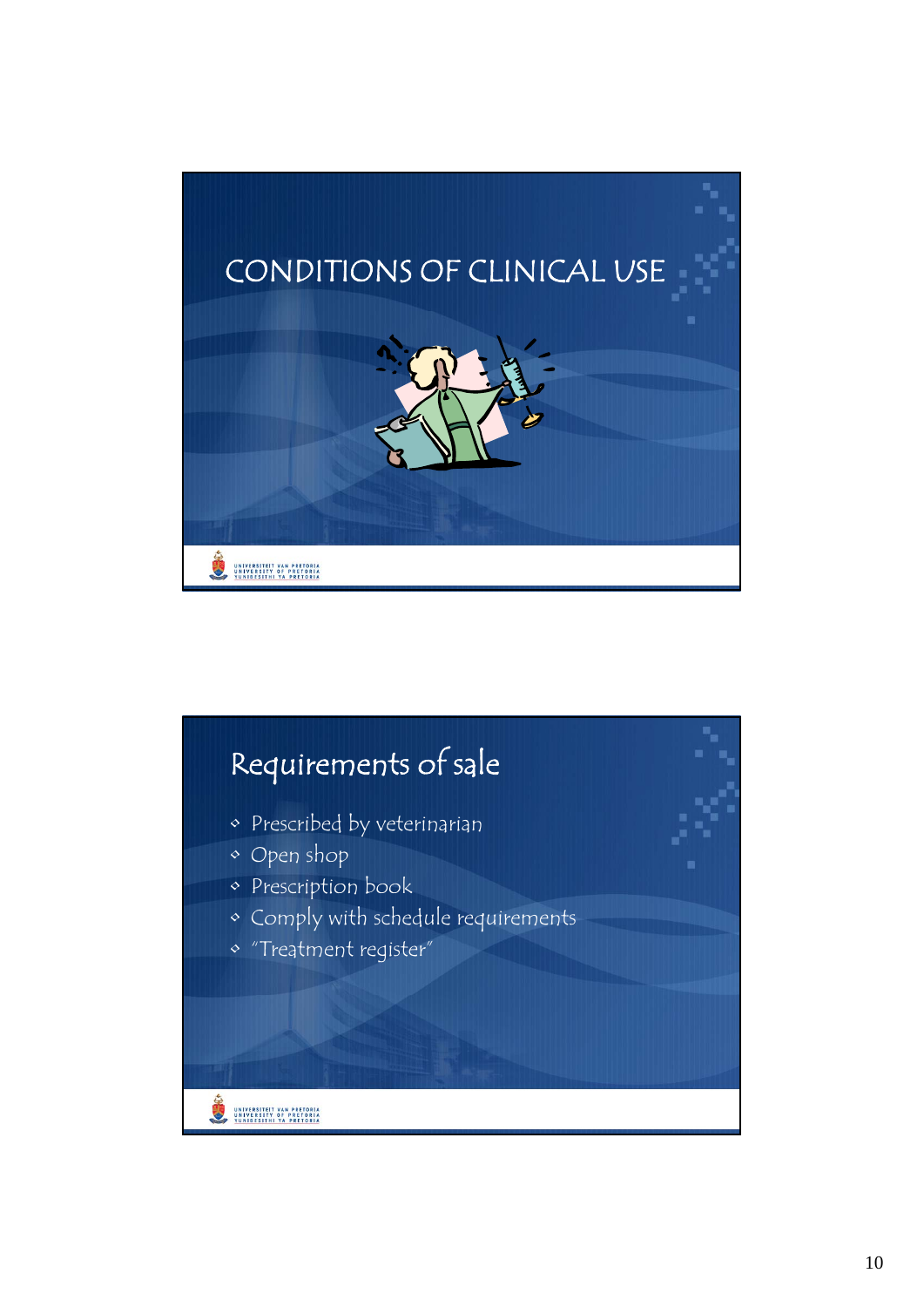

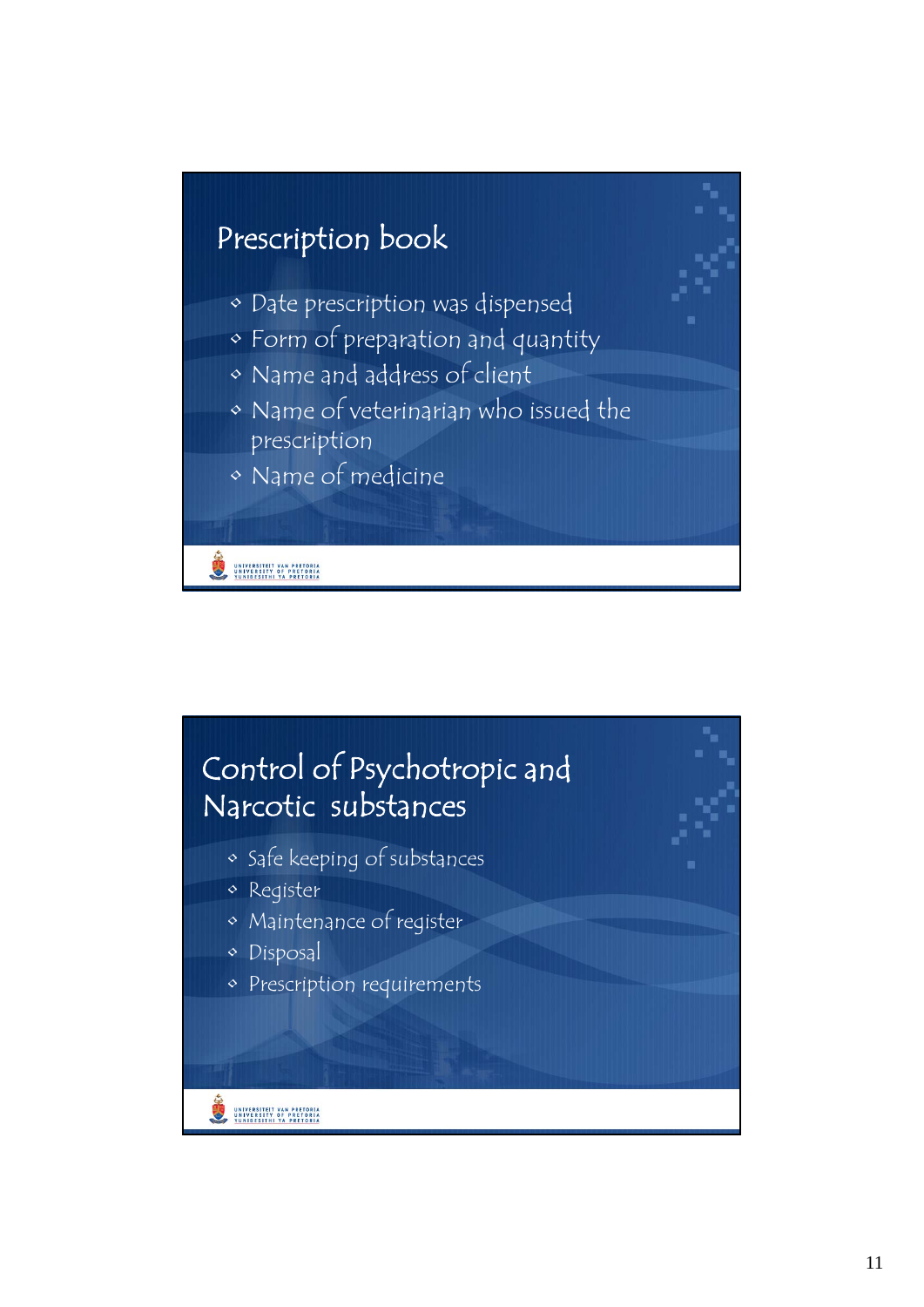

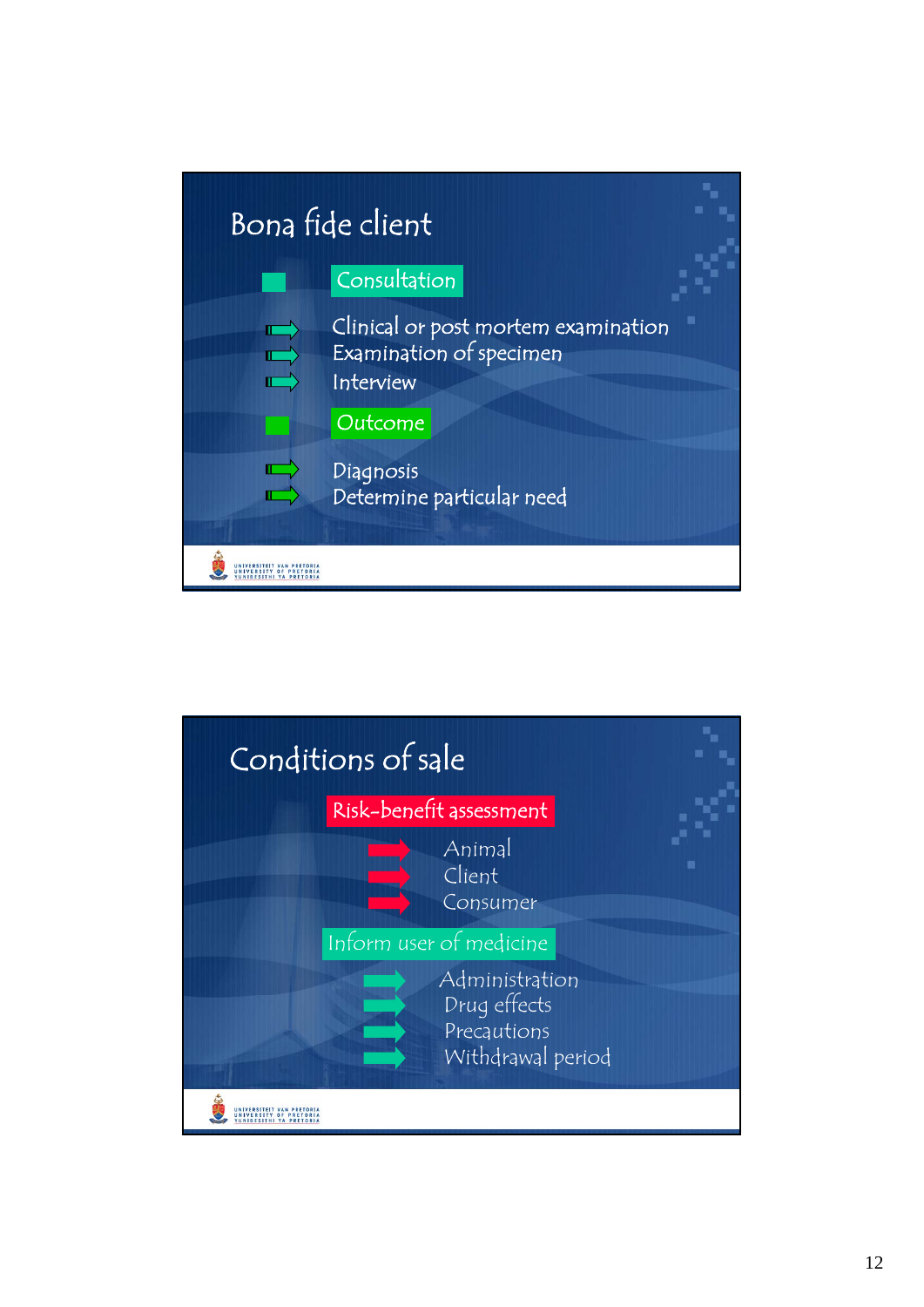